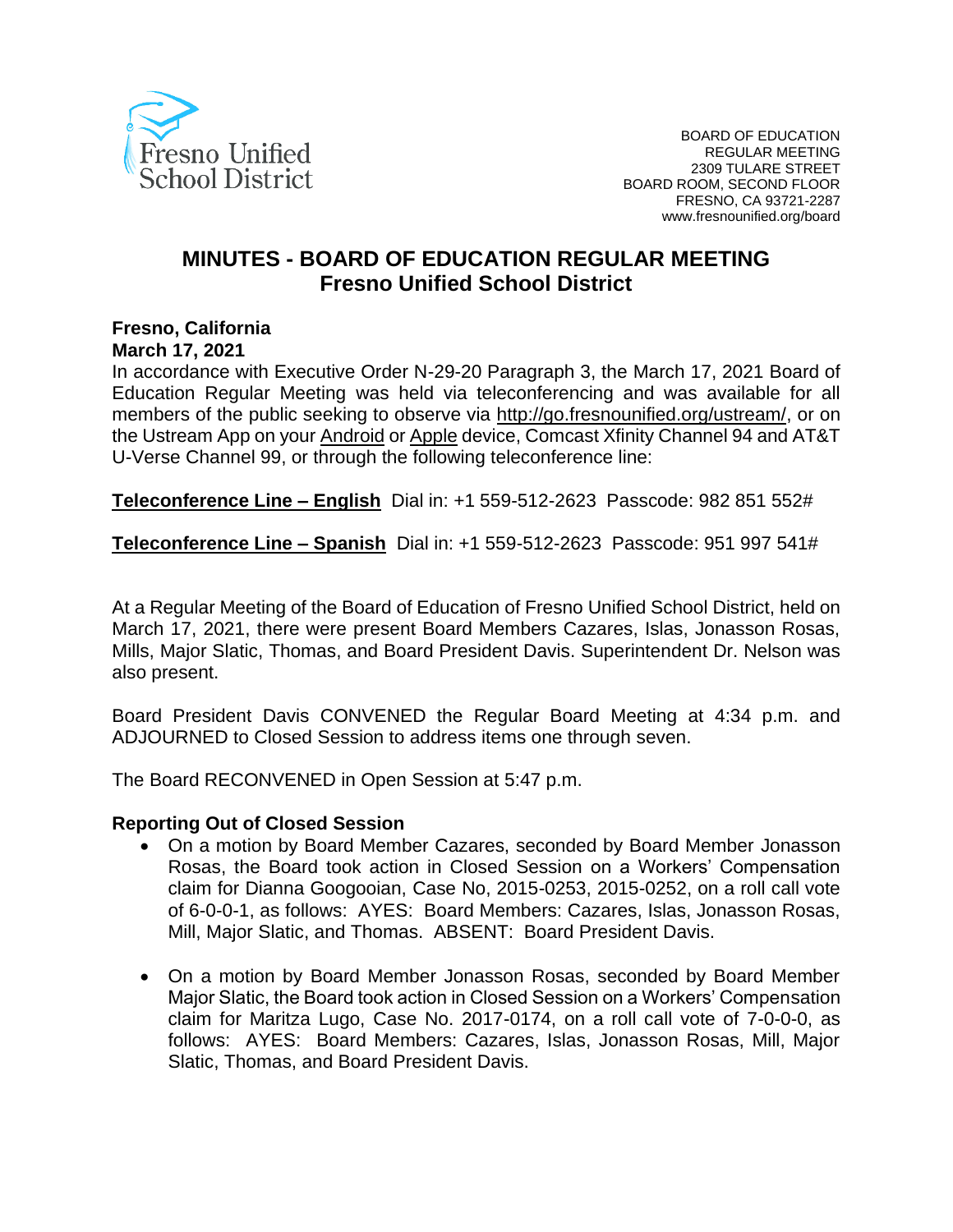## **Reporting Out of Closed Session - continued**

• On a motion by Board Member Mills, seconded by Board Member Jonasson Rosas, the Board took action in Closed Session to appoint David Jansen as Executive Director, Technology Services, on a roll call vote of 7-0-0-0, as follows: AYES: Board Members: Cazares, Islas, Jonasson Rosas, Mills, Major Slatic, Thomas, and Board President Davis.

## **HEAR Reports from Student Board Representatives**

The Board heard a report from Jade Johannes, Student Advisory Board representative from Hoover High School, and students from Hamilton K-8 School.

## **HEAR Report from Superintendent**

- Shared plan to return to in-person instruction in the hybrid model in the red tier on April 6 for pre-k through second graders, as well as grades 7, 9 and 12. On April 13, we will welcome back the rest of our grades.
- Shared last night at midnight, our Parent Selection Form process closed. This was our way of gauging whether families wanted their students to return to in-class instruction or continue with distance learning from home. I am pleased to say we heard from 58,276 of our students – 82 percent – who responded and shared their plans for April instruction and 39 percent who wish to remain in distance learning at home. We did not hear from 17 percent of our students.
- Shared as part of our safe return, we are piloting random surveillance COVID-19 testing at the Hoover High School parking lot through a partnership with United Health Center. Thank you to the hundreds of district employees who have already participated, please watch this video to see the process.
- Shared this has been the strangest of years for all of us, so there is no better feeling than when I can share great news about our students excelling, despite all that they have had to overcome in the past 12 months. Once again Sunnyside High School has multiple seniors named as Dell Scholars. This prestigious program awards \$20,000 in scholarships, laptops and personal support to students who demonstrate a unique "GPA" of grit, potential, and ambition. Seven Sunnyside Wildcats have been named Dell Scholars. In addition, Sunnyside reports that 405 of 409 seniors who applied to Fresno State were accepted.
- Shared we received 244 applications for the Fresno Unified Scholarships, which are supported by our employees and the community. We will notify winners during the week following spring break.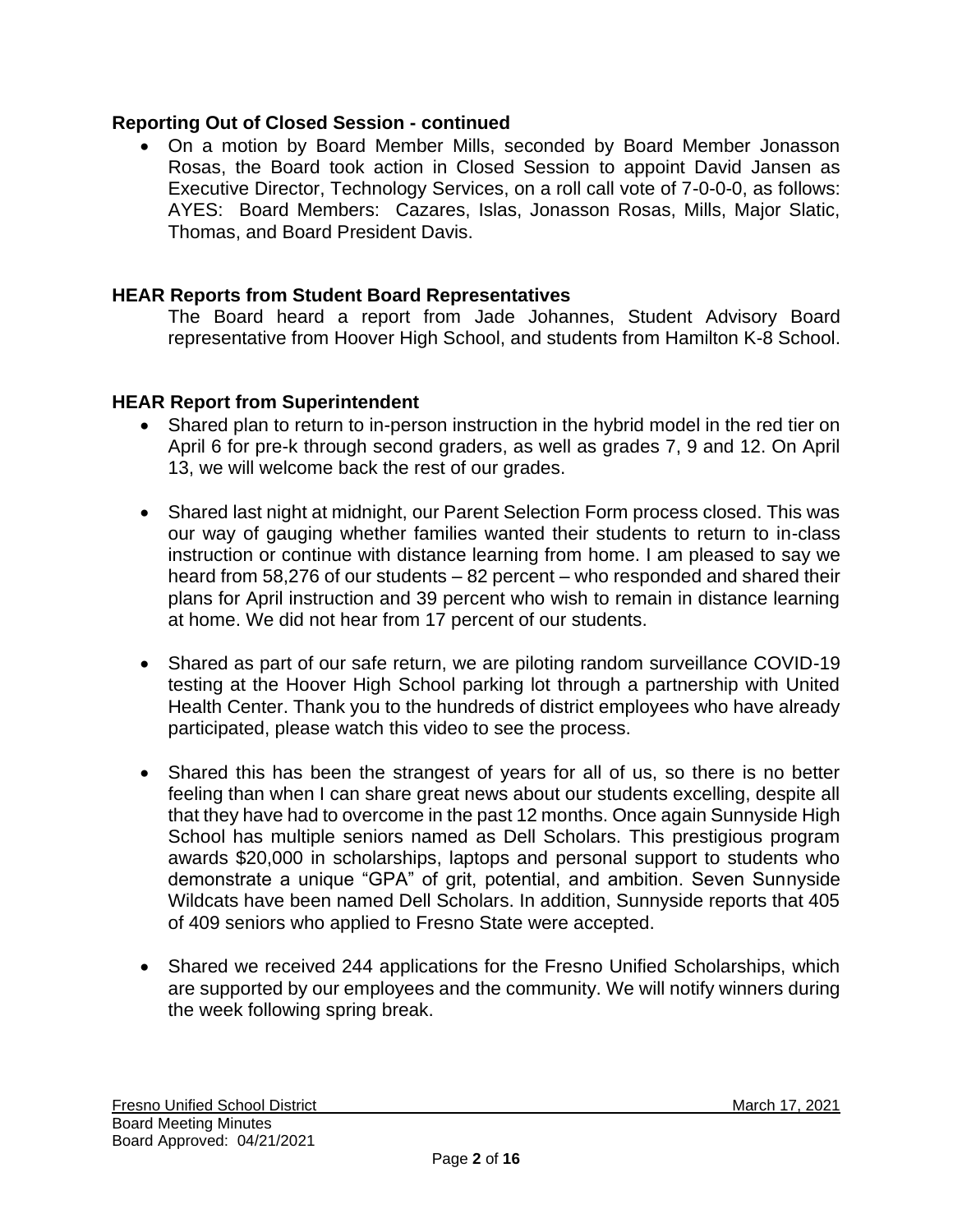## **BOARD/SUPERINTENDENT COMMUNICATION**

**Board Member Major Slatic:** Asked if Superintendent Dr. Nelson acknowledged the receipt of community feedback pertaining to opening of schools.

**Board Member Cazares:** Thanked Superintendent Dr. Nelson for the quick turn around pertaining to testing. Reminded board colleagues that in a public setting, closed session items are not to be discussed with others.

**Board President Davis:** Expressed how encouraging it was to see District busses out in the community.

#### **OPPROTUNITY FOR PUBLIC COMMENT ON CONSENT AGENDA ITEMS**

The Board received zero submissions for public comment for items on the Consent Agenda.

On a motion by Board Member Major Slatic, seconded by Board Clerk Thomas, the Consent Agenda with the exception of items A-2, A-3, A-8, A-14, which were pulled by the Board for further discussion, was approved by a roll call vote of 7-0- 0-0, as follows: AYES: Board Members: Cazares, Islas, Jonasson Rosas, Mills, Major Slatic, Thomas, and Board President Davis.

# **A. CONSENT AGENDA**

- **A-1, APPROVE Personnel List APPROVED as recommended**, is the Personnel List, Appendix A, as submitted.
- **A-2, ADOPT Resolution Proclaiming April 2021 as "Remembrance of the Existence of the Armenian Genocide ADOPTED as recommended**, a resolution proclaiming the month of April 2021 as

Remembrance of the Existence of the Armenian Genocide.

On a motion by Board Clerk Thomas, seconded by Board Member Islas, Agenda Item A-2 was adopted by a roll call vote of 7-0-0-0, as follows: AYES: Board Members: Cazares, Islas, Jonasson Rosas, Mills, Major Slatic, Thomas, and Board President Davis.

## **A-3, ADOPT Resolution to Honor the Life of Activist Dolores Huerta ADOPTED as recommended**, a resolution to Honor the Life of Activist Dolores Huerta.

On a motion by Board Clerk Thomas, seconded by Board Member Islas, Agenda Item A-3 was adopted, with the amendment to change title of the resolution, by a roll call vote of 7-0-0-0, as follows: AYES: Board Members: Cazares, Islas, Jonasson Rosas, Mills, Major Slatic, Thomas, and Board President Davis.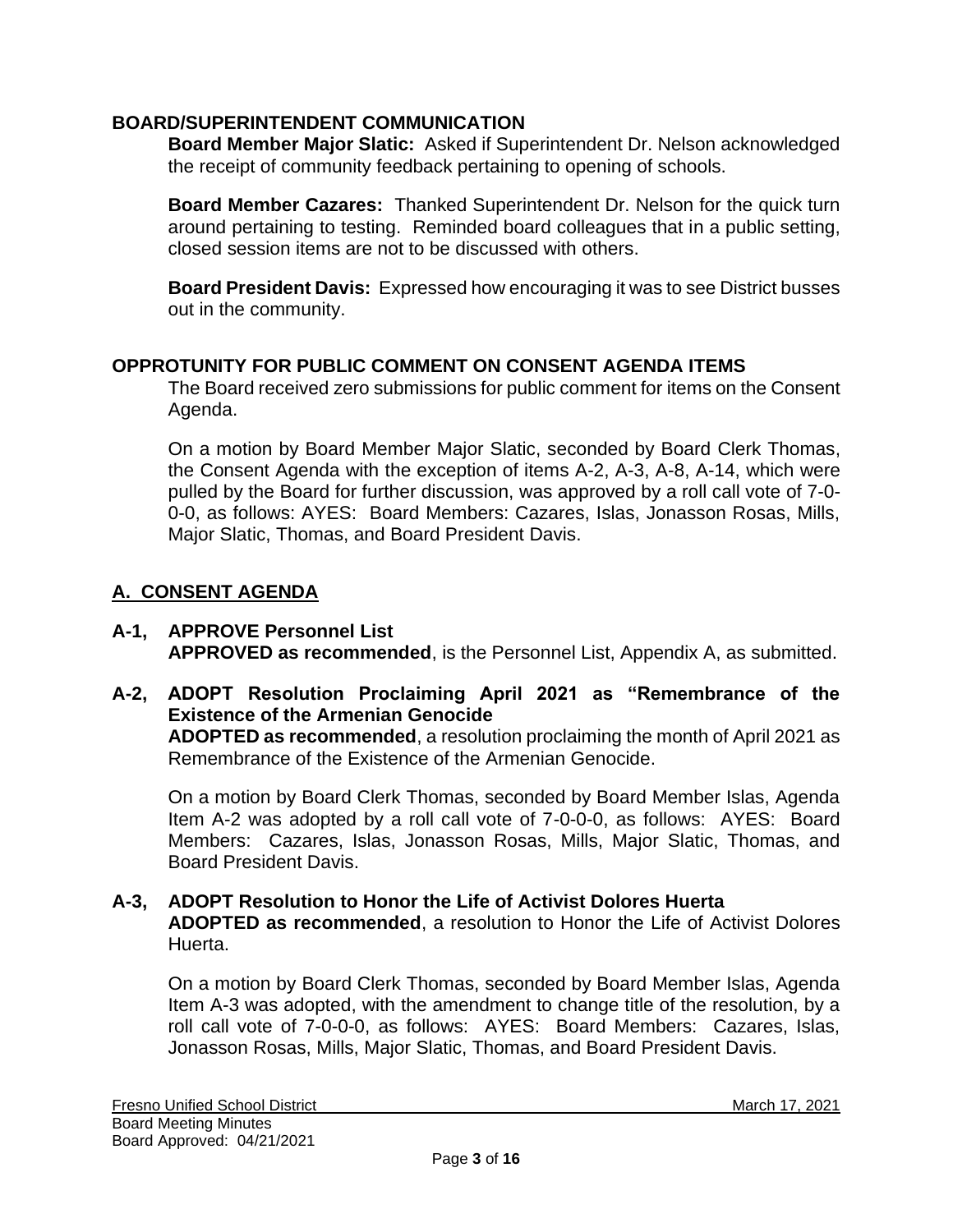# **A. CONSENT AGENDA – continued**

- **A-4, ADOPT Resolution Proclaiming April 2021 as School Library Month ADOPTED as recommended**, a resolution proclaiming April 2021 as School Library Month.
- **A-5, APPROVE Minutes from Prior Meetings APPROVED as recommended**, draft minutes for the February 10, 2021 Special Board Meeting and the February 17, 2021 Regular Board Meeting.

# **A-6, APPROVE Property and Liability Insurance for 2021/22**

**APPROVED as recommended**, a summary of quotations received from the district's insurance broker, Marsh & McLennan Agency, for the district's various forms of coverage.

- **A-7, APPROVE Award of Bid 21-28, Sunnyside High School Boilers Replacement APPROVED as recommended**, information on Bid 21-28, for the replacement of two existing boilers at Sunnyside High School.
- **A-8, APPROVE Award of Bid 21-30, Leased Lit or Dark Fiber Point to Point Connection**

**APPROVED as recommended**, information on Bid 21-30, to establish a five-year contract to lease a lit or dark fiber connection between the CENIC node at 1111 Van Ness Ave, Fresno, CA 93721 and the Fresno Unified School District Education Center at 2309 Tulare Street, Fresno, CA 93721.

On a motion by Board Member Major Slatic, seconded by Board Clerk Thomas, Agenda Item A-8 was approved by a roll call vote of 7-0-0-0, as follows: AYES: Board Members: Cazares, Islas, Jonasson Rosas, Mills, Major Slatic, Thomas, and Board President Davis.

- **A-9, APPROVE Award of Bid 21-32, Hamilton and Wawona K-8 Schools Safety and Security Camera Improvements APPROVED as recommended**, information on Bid 21-32, for the installation of district provided high-definition security cameras, digital video recorders and associated equipment at Hamilton and Wawona K-8 Schools.
- **A-10, APPROVE Award of Bid 21-33, Multipurpose Room Audio/Visual System Upgrades at Various School Sites: Burroughs, Centennial and Sunset Elementary Schools; and Ahwahnee and Scandinavian Middle Schools APPROVED as recommended,** information on Bid 21-33, for upgraded audio/visual (A/V) systems in the multipurpose rooms (cafeterias) at Burroughs, Centennial and Sunset Elementary Schools, and Ahwahnee and Scandinavian Middle Schools.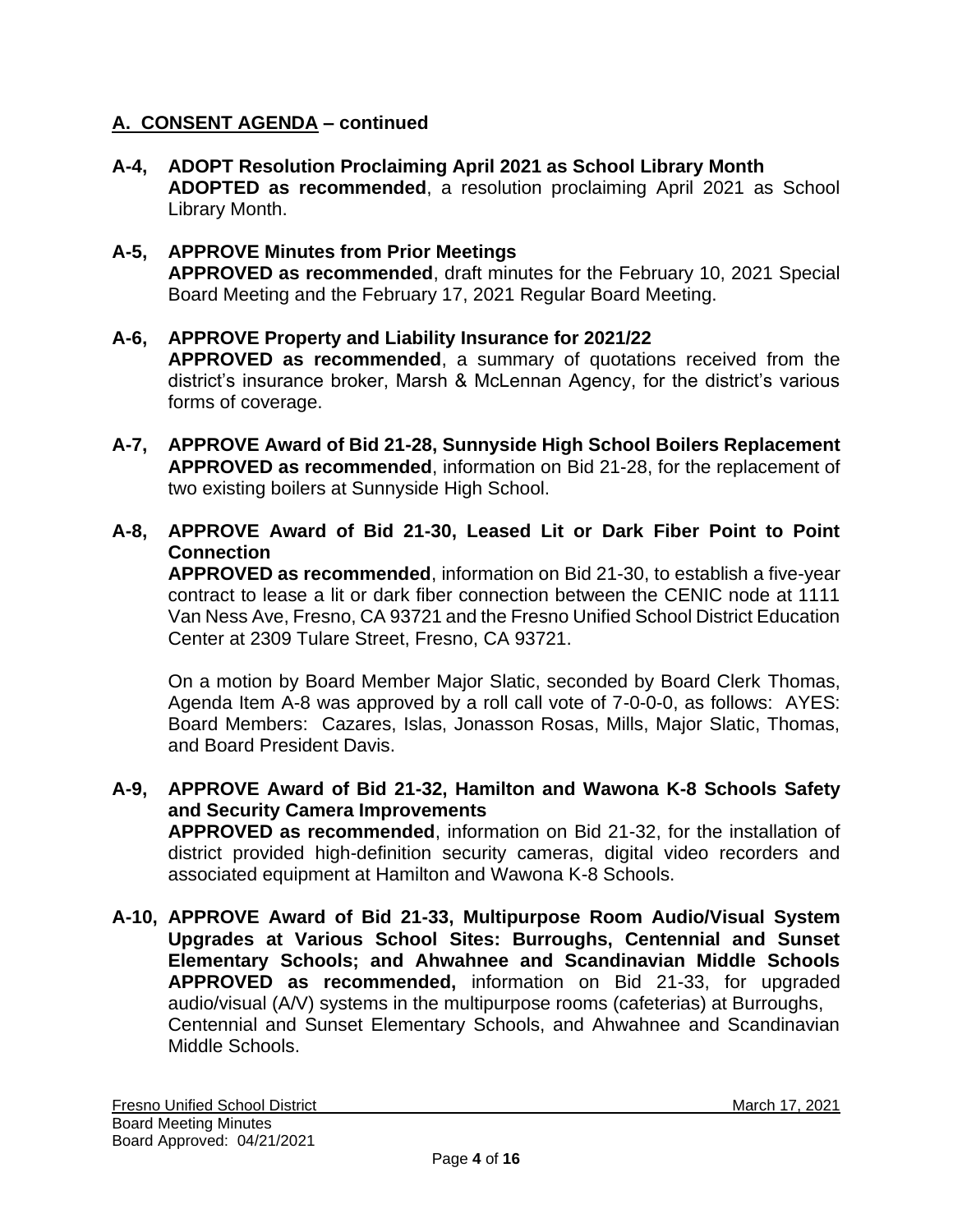# **A. CONSENT AGENDA – continued**

**A-11, APPROVE Award of Bid 21-34, Ventura and 10th South Campus Site and Tenant Improvements, Buildings C and D APPROVED as recommended**, information on Bid 21-34, for general site improvements and remodeling of office spaces at the Ventura and 10th South Campus, Buildings C and D, to accommodate use by district central office staff.

## **A-12, APPROVE Proposed Revisions for Board Policies**

**APPROVED as recommended**, proposed revisions for the following four Board Policies (BP): 1340 Access to District Records; 5131 Conduct; 6145 Extracurricular and Cocurricular Activities; and 6146.1 High School Graduation Requirements/Standards of Proficiency.

- **A-13, RATIFY Grant Application to the California Department of Education RATIFIED as recommended**, the submission of a grant application to the California Department of Education 2020 National School Lunch Program Equipment Assistance Grant.
- **A-14, RATIFY Grant Application to the 2021 Fresh Fruit and Vegetable Program RATIFIED as recommended**, for the district's grant application to the 2021 Fresh Fruit and Vegetables Program (FFVP) through the California Department of Education.

On a motion by Board Member Islas, seconded by Board Member Jonasson Rosas, Agenda Item A-14 was ratified by a roll call vote of 7-0-0-0, as follows: AYES: Board Members: Cazares, Islas, Jonasson Rosas, Mills, Major Slatic, Thomas, and Board President Davis.

#### **UNSCHEDULED ORAL COMMUNICATIONS**

For the record, the Board received twenty-two submissions of public comment for Unscheduled Oral Communications. They are as follows:

# **1. Kimi Smallen**

Dear FUSD,

I am writing today to respectfully request our children's return to fulltime in person learning. My kids as well as many other kids are suffering greatly. My 7tgh grade son, who has been an exceptional student throughout his entire school attendance , now has B's and C's. While this may seem average, it is certainly not normal for him. I have discussed with parents of at least 3 families whose children are not only doing worse academically, but also suffering with depression and loss of interest in school. All of which are abnormal for these children. School IS about learning, but as a community, we have discovered school is so much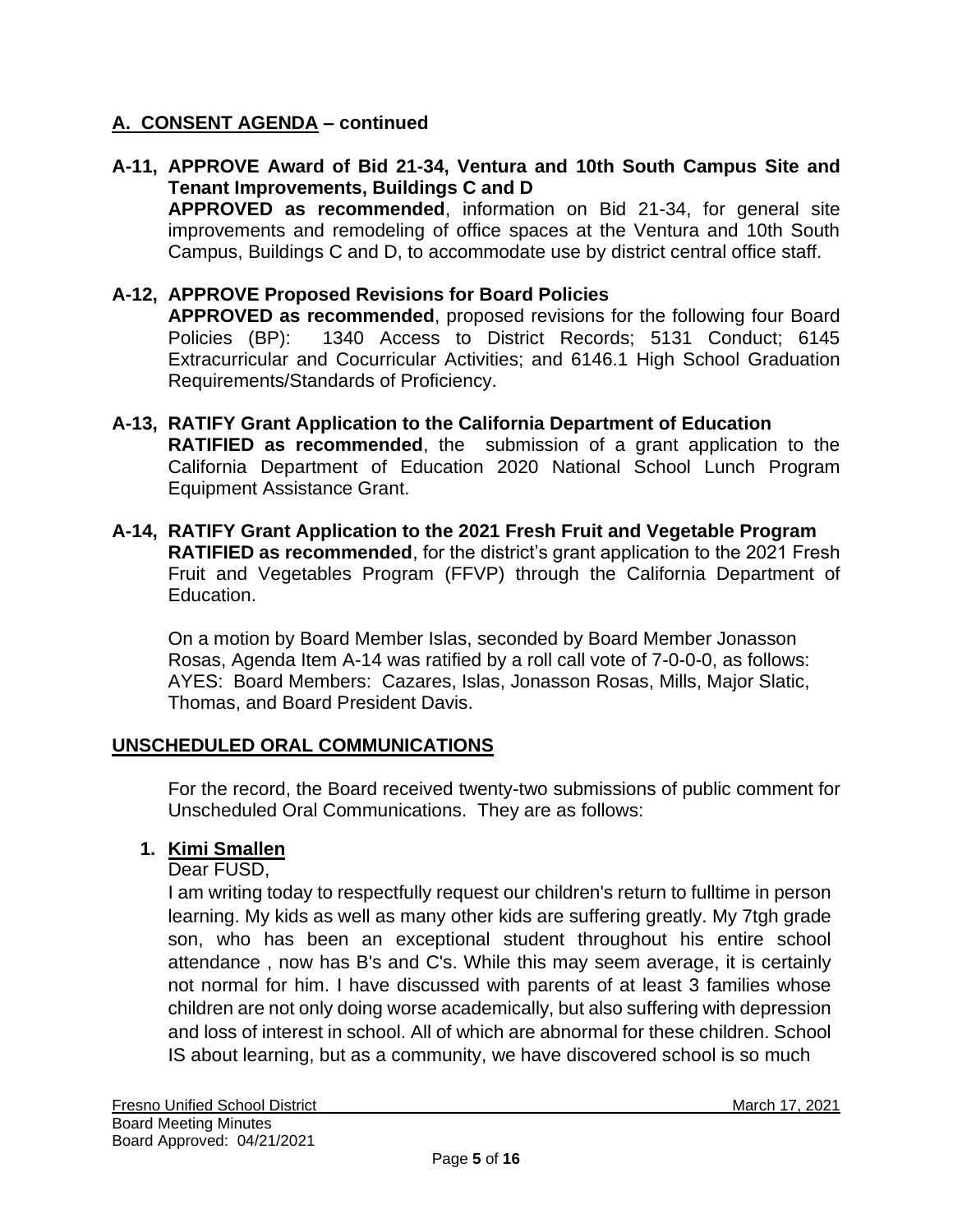more. It is a place for making friends and interpersonal connections that will be with them throughout their lives. Please know how passionately our local families feel about the insufficiencies of distance learning on both an academic level and emotional level and we will continue to push for in person, fulltime learning until this goal is achieved.

Respectfully,

The Smallen Family

# **2. Missy Tuck**

Dear FUSD Board Members,

While I attended Roosevelt High School I have gotten involved in this unfair retirement of the Fresno High Warrior image because we're afraid some individual will come forward and state the Rough riders name offends them and you'll immediately vote to retire it as well.

How did you come to the insane conclusion that after 130 years as the Warriors it is now racist or offensive?

In my opinion it appears you, the petitioner and others hiding behind these fake groups you used are the actual racists here attempting to remove Native Americans and the images from the public's view.

How can you possibly ask the tax payers in your district to spend over \$400k to remove a 130 year old image when you've failed terribly to check the petitioner, the supporters endorsements and even the actual members of Valley Native Americans for Change.

I assure you this complete lack of investigation will back fire on each one of you who rushed to judgment and failed to inspect any of the evidence you accepted in making your decision. It is falling apart on simple inspection so I assume it will be horrific for you when the attorney puts it

under the microscope.

This movement is gaining momentum and may ultimately be your undoing. Many of my friends from Roosevelt are joining the fight and I'm aware other schools alumni are jumping onboard as well.

I would recommend you rescind your votes and hold a stakeholders referendum **(250-word limit reached)**

# **3. Ryan Griffith**

Board Members & Dr. Nelson:

As you must be aware over 20 public comments from identifiable individuals were submitted to this board since Saturday March 6, 2021 to be read at the board meeting today. These public comments relate to keeping Fresno High School's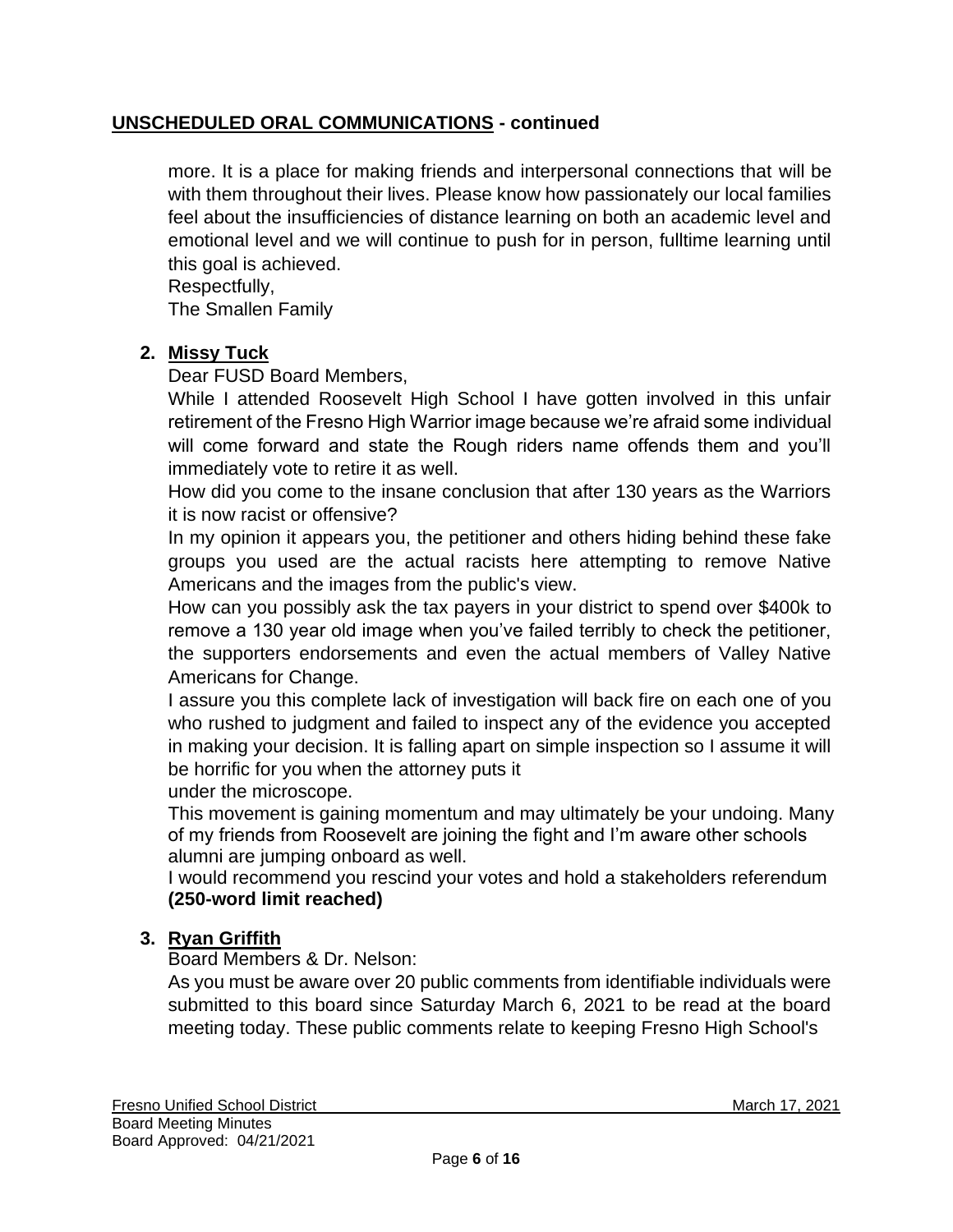mascot. I anticipate far more letters and public comment to be received in the coming weeks.

I want to ensure these public comments are read and acknowledged at the Board Meeting tonight in compliance with the Brown Act. Therefore, I have attached a letter to ensure compliance with the Brown Act.

Thanks for your time and let me know if you have any

questions. Ryan Griffith, Esq.

Ryan Griffith Law,

P.C. 1566 35th

Avenue

San Francisco, California

94122 (510) 564-8552

[rgriffith@rgriffithlawpc.com](mailto:rgriffith@rgriffithlawpc.com)

[www.rgriffithlawpc.com](http://www.rgriffithlawpc.com/)

# **4. Josette Losurdo**

Fresno Unified Board Members,

I believe the Native American image that has been Fresno High's logo for over 130 years is an image of pride and that your vote was unfair, as you did not hear from both sides of the issue.

I attended Fresno High from fall of 1975 and graduated in 1978, I have siblings who attended from fall of 1962 through 1971, and we never thought the image was disrespectful.

Your decision needs to be reversed and the \$400K to \$1 million dollars of tax payer money should be spent on improving the test scores of the students in the Fresno Unified school district and to set up curriculum to teach the kids the history of the Native Americans.

The so-called "social justice" group and the teachers who teach it, need to teach acceptance and not hate. This group needs new leadership or disband from the school.

Josette Losurdo Class of 1978

# **5. Tiffany Hurst**

Dear Trustees,

I am writing to you in regards to your decision to remove our 131 year old tradition. The manner in which it was voted on was completely misleading and just plain wrong.I am a Warrior, a proud Fresno High School Warrior Alumni. Ever since I was a child I wanted to be a Warrior. I used to attend football games and see that Warrior image and think to myself, "I will honor that Warrior and wear it with pride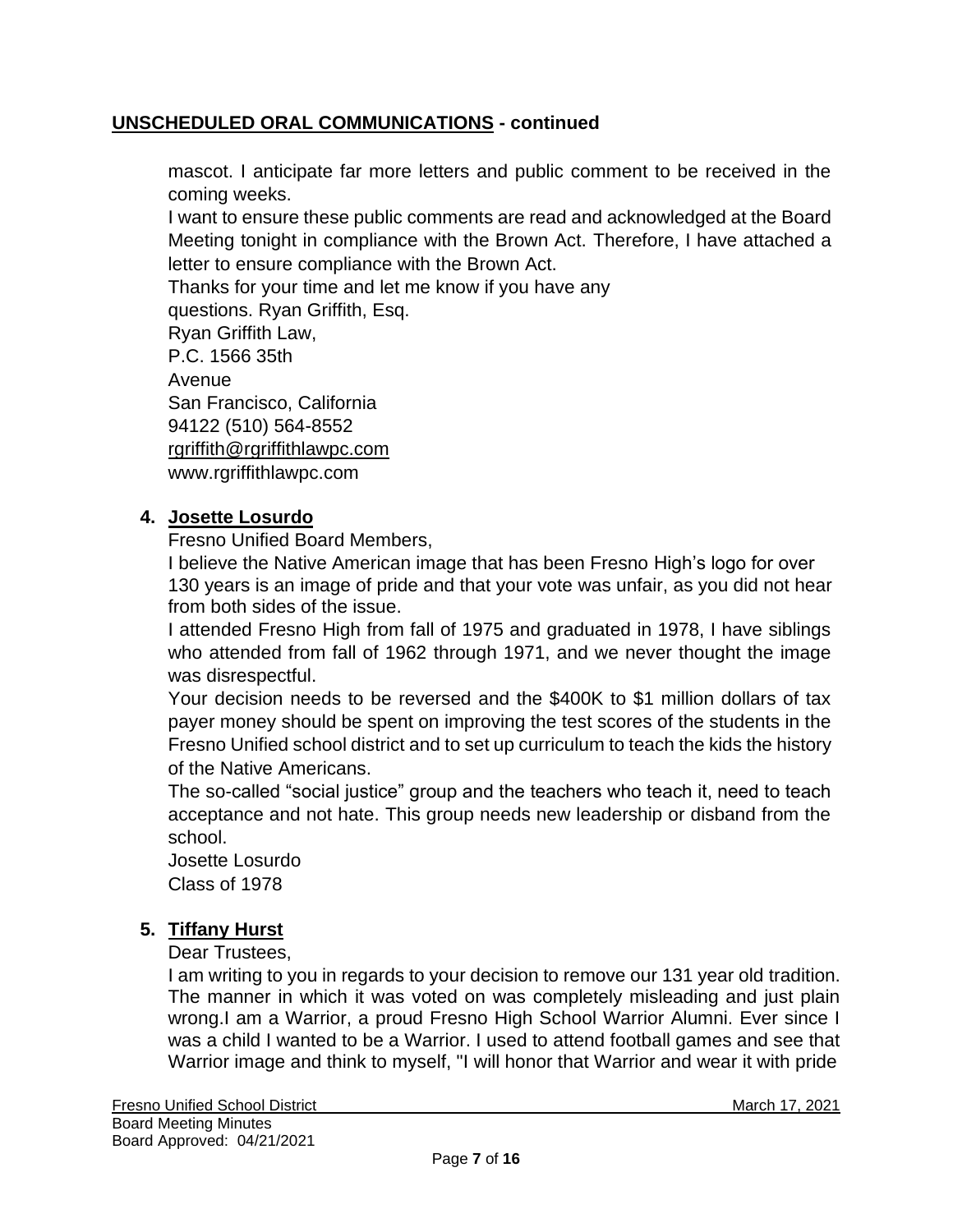someday." And I did and still do today. I graduated from FHS in 1998 and while at FHS I was very invovled with student government, played sports and was a cheerleader. I was completely consumed with Warrior Pride. Still to this day I am full of Warrior Pride. That image is more than just an image. That image is a symbol of courage, honor and strength. It is in no way racist or degrading.

As a former student, I feel that our voices have not been heard. Our comments and protest against the change was over looked completely. And to find out later it wasn't even the Native Americans protesting and advocating for this change is disheartening. You are dishonoring our 131 year old tradition. FHS is known for our traditions. Traditions are what makes us who we are and you are trying to take that away from us.

I my opinion there are plenty of other things the district can focus on than this. Spending more than **(250-word limit reached)**

# **6. Raymond Hernandez**

To FUSD,

I am a FHS Alumni class of 1978; for over 100 years the Warrior Mascot has been one of the Valley's most identifiable Icon figures.

To take it away will be like erasing history; please reconsider your stand. Thank you

# **7. Natasha Uhlik-Slebiss**

Dear Board Members and Dr Nelson;

As a 1978 graduate of Fresno High School, I am very concerned with the topic of having the Fresno High School Mascot replaced/removed.

The timing of this decision seems rather poor. As our country is struggling with a pandemic, an entity steps forward to take away a precious part of our history in hopes that it will go unnoticed. I noticed, as did many others.

Shame on you the Board members who failed to hear the voices of all those who do not support the removal of the Fresno High Warrior mascot.

I vote, I pay taxes, I live in Fresno County and I pay

attention. Sincerely;

Natasha Uhlik Slebiss, RDN

# **8. John Crawford**

Dear FUSD Trustee Board,

My name is John Crawford. I am a Fresno High School Alumnus from the Class of 1989. My class was the 100thgraduating class of FHS Warriors! We were/are VERY proud of that- so much so that the large FHS stone plaque at the entry to Fresno High School was our gift to the school and our posterity.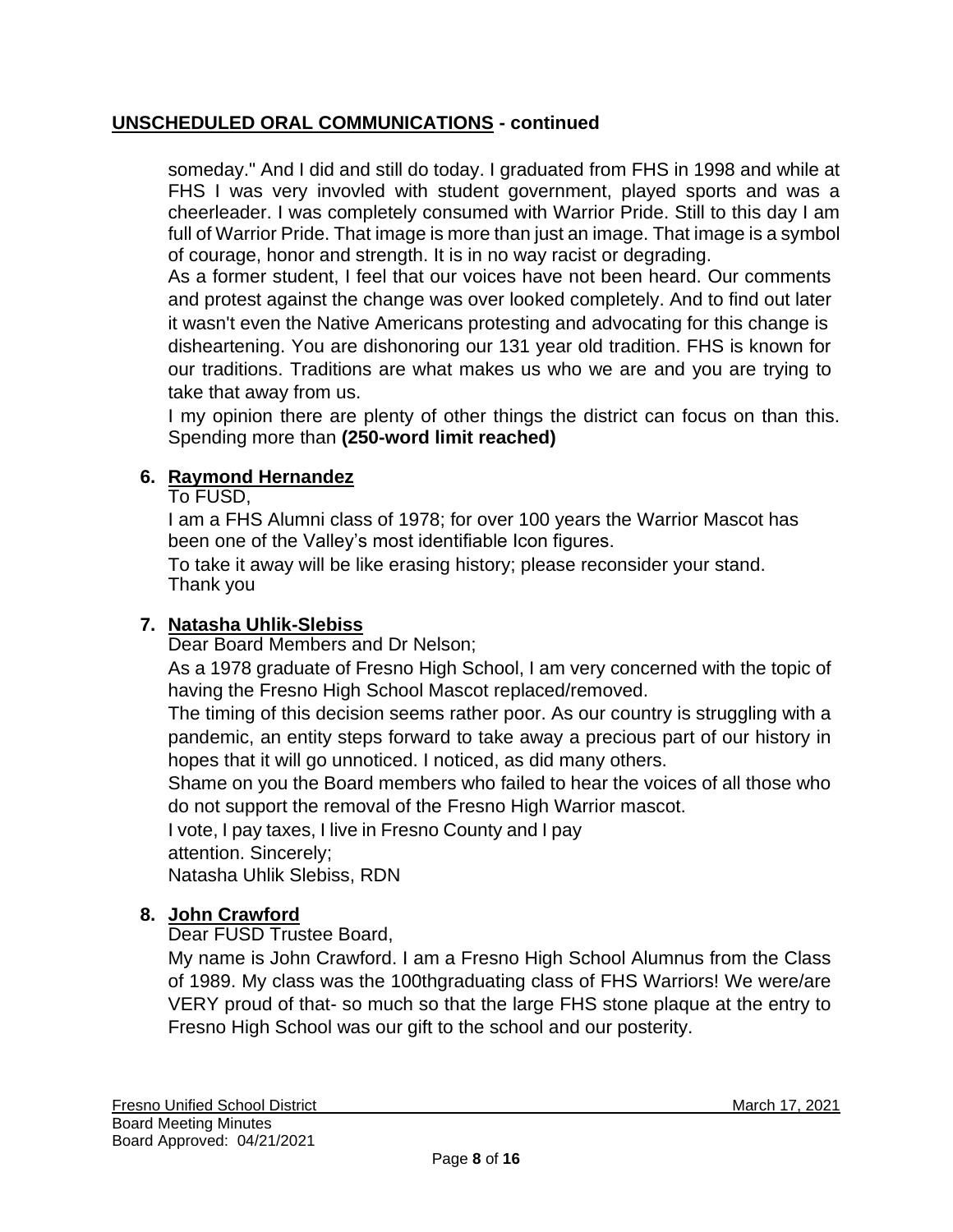I, like tens/hundreds of thousands of other people in the past 132 years, have wandered the halls and grounds of Fresno High with great pride in the fact that I am a Fresno High School WARRIOR!

Being of part Native American descent, this was an even greater source of pride to me- I am also Scottish, and I feel a great source of joy in seeing the McLane Highlanders and their mascot!! You see, it's not derogatory or demeaning to celebrate our history by honoring the images, logos, and cultures of the people who helped weave the fabric of what has become the United States of America! You won't hear about people getting offended over a Scot in a kilt because it's celebrated in the Scottish people, much the same as the image of a great Native warrior is celebrated by those of us who are of Native blood.

Now we are being told that it doesn't matter what 131 years of tradition and values has reaped because YOU are hell-bent on destroying our history and legacy due to a TINY, EXTREMELY VOCAL individual(s) who is offended that we **(250-word limit reached)**

# **9. John Flores**

My name is John Flores and I would like to begin first by thanking the Fresno Unified School District Board of Trustees for their attention to this matter. If I can give a little history about myself, I was born and raised in Fresno, attending Fresno schools, and graduating from Fresno High School in 1977. While at Fresno High, I was involved in the music department and served as drum major for the Fresno High Marching Warrior Band my senior year and also served as a member of the Fresno High Senate. I am a graduate of California State University, Fresno, and currently work as a Vice-President of Operations for an agricultural lending corporation in Fresno.

As you can see, Fresno is my life and has always been. With the exception of a couple of years in another state, it is where my wife and I have spent over 40 years together and where we raised our two daughters. In fact, my daughter served as the girls' water polo coach at Fresno High a few seasons ago while in college at Fresno State. Fresno High takes on a special meaning to many of us who have attended there throughout the years. We take special pride to be part of an alumni group that has existed for over 130 years, having shared title of "alumnus" with many famous Fresno High graduates. Many of us continue to get together regularly and, in fact, a group meets every Saturday for coffee across the **(250-word limit reached)**

# **10.Dan Shay**

#### Hi,

As a graduate of Fresno High School, I am shocked and appalled at the thought of removing the Native American Warrior image. What are you people thinking?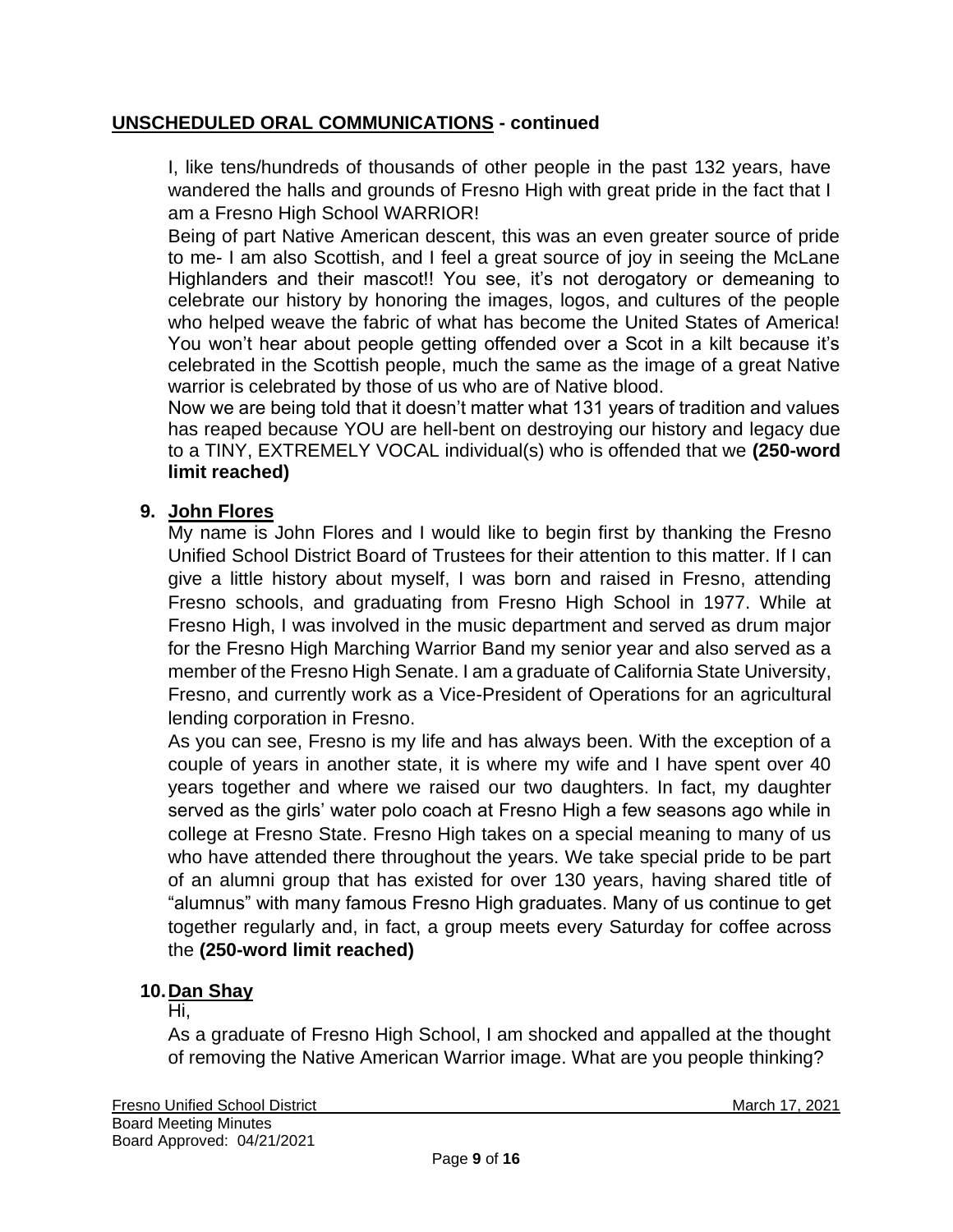Why are you wasting our tax dollars? I haven't met a Native American yet who has a problem with the image.

Our mascot is a part of history, not only personally but as part of Fresno's history as well. It is bad enough that they have been changing the written history, adding falsehoods and removing facts. My family has a history in California pre-dating California becoming a State. One of my grandmothers also attended Fresno High School and was a proud Warrior.

Please do not remove the Native American image. It pays respect to our own Native American's in this area.

Thank you for your time and dedication, Daniel A. Shay FHS Class of 1973

# **11.Gary Nakagawa**

Dear FUSD Trustees.

Please rescind your ridiculously, politically, and motivated racist decision to remove the FHS Warrior Image! Why after 131 years are you taking this position? Are you part of the "woke" and "cancel culture"? Because you are acting like it! There are now 623 members in our FB group called: "SUPPORTERS FOR RETAINING THE FRESNO HIGH WARRIOR IMAGE". While there are some in our group that have not written to you, they would not have joined this group, if they did not believe in this cause. Do you have over 623 individuals wanting the removal of our dear Fresno High Warrior Image? We also have the backing and support of retaining this image by "NAGA" AKA Native American Guardian Association. You made this decision without listening to our side and it shows your bias and did this knowingly. Where is the fairness in this process of removal? Answer, there was no fairness period. For a bunch of educated Trustee's, you are acting like political hacks. Rescind this decision immediately!

Gary Nakagawa

Class of 1971

Proud to be a "Warrior with our NA Image"

# **12.Chris Alderson**

Hello All,

I am writing to urge you to vote against removing the Warrior mascot from Fresno High School. As a second generation graduate of Fresno High, the Warrior mascot carries significant importance to my family and I. While I can understand the derogatory meaning of a "redskin" mascot or other demeaning mascots, the image of the Warrior symbolizes to me and others: pride, honor and respect. It has significant meaning to many in our community and serves as a historical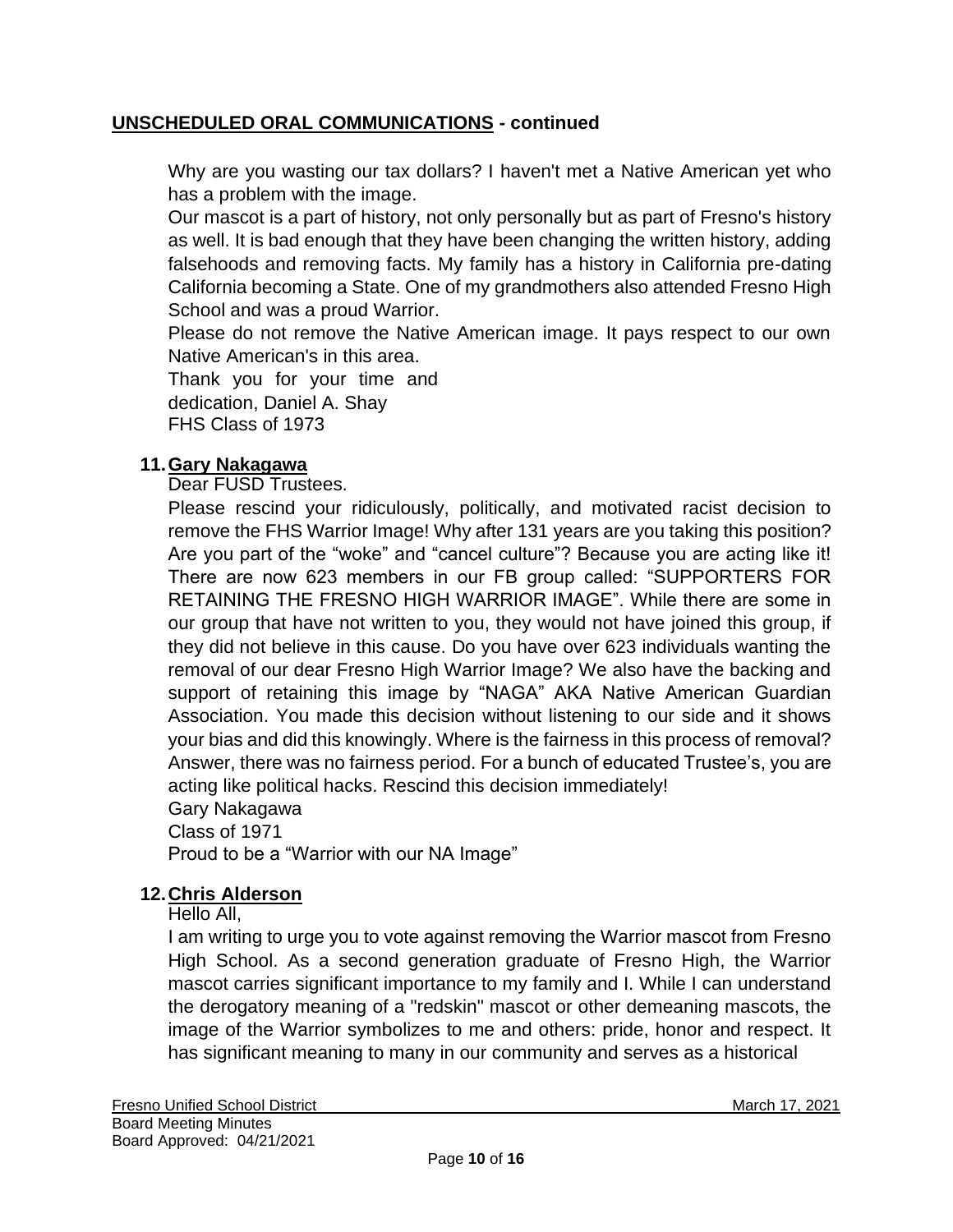image that has served the Fresno community proud. I would hope you consider the true definition of a warrior when you consider this. Many of us in the Fresno High district were engaged in struggle and conflict as we went through high school. The warrior image gave us hope and the ability to be a warrior through our daily lives.

Definition of warrior: a person engaged or experienced in warfare broadly : a person engaged in some struggle or conflict

Thank you, Chris Alderson

Class of 1991

# **13.Cecilia Patino Funk**

FUSD Trustees-

According to a Washington Post poll of Native Americans, more than 90% responded they were in favor of Native American imagery and names being used. They did not consider them derogatory and in fact see them as reminders of their proud ancestry. FUSD's nondiscrimination policy prohibits derogatory images and also references a very long list of citations that support your policy. FUSD has determined that the Fresno High School Warrior image is derogatory. By what definition? Please share with our community which of the referenced citations in the policy calls for removing a globally recognized, historic image of a distinct and well respected North American.

Native Americans embrace all races as it is known they have historically bestowed the honor and title of Warrior to those who have demonstrated courage and bravery, traits they embody. It is an ethos that transcends race and culture. To remove the Warrior Native American image is a disgrace to Warriors that have walked before us and a form of racism to all now.

You must rescind your decision to remove the image so that true equality is shown to all those who identify as a Warrior. If not, you must hold a stakeholder referendum that permits a fair and transparent debate.

Cecilia Patino Funk Class of 1979

# **14.Lori Pastre'**

Dear Trustees:

I respectfully request that you rescind the decision to remove the FHS Warrior imagery.

• The Warrior is a historical and iconic image that is currently, and always will be, a proud representation of Fresno High for the entire community, the alumni, as well as the current faculty and students.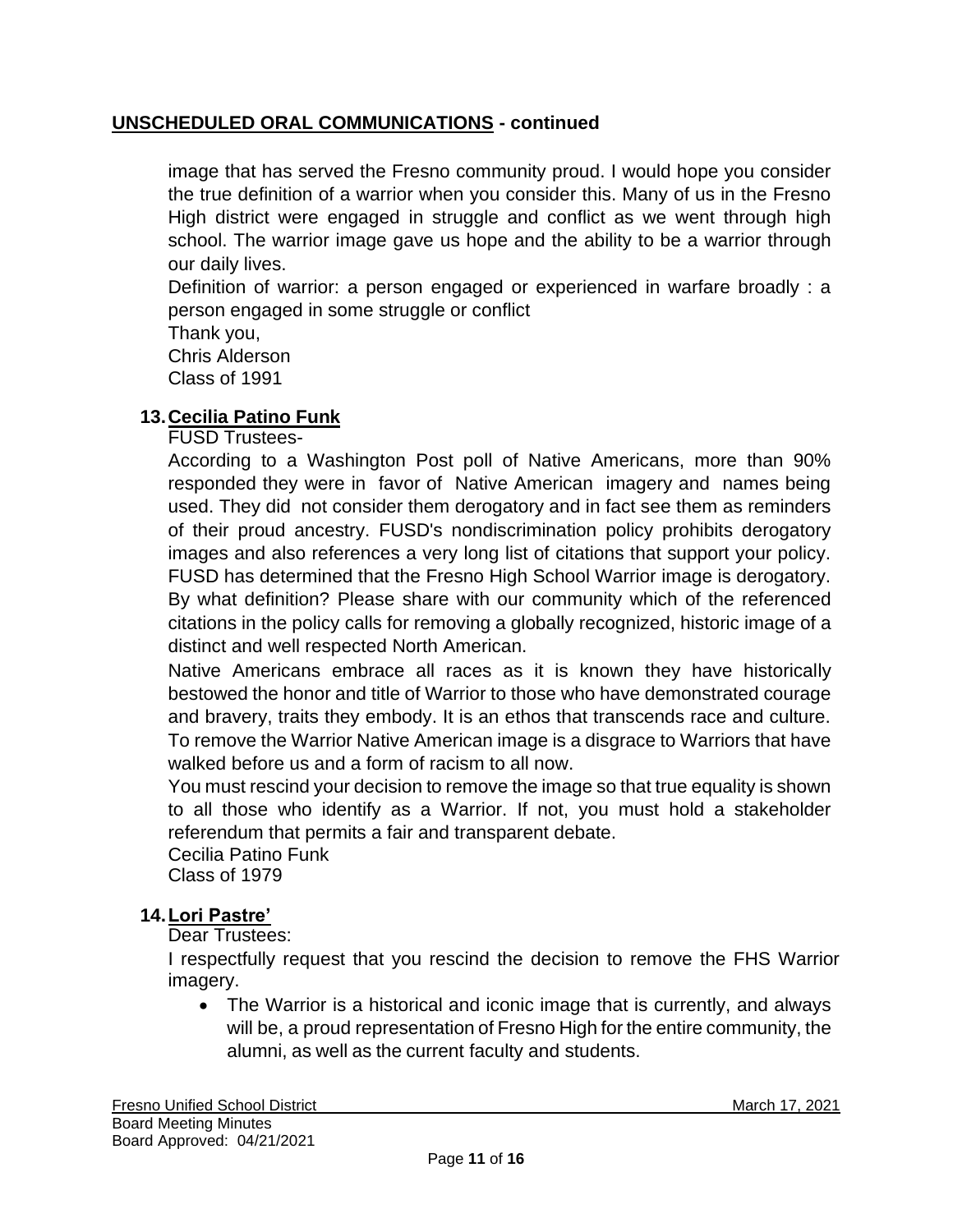- As reported by NAGA (Native American Guardian Association), approximately 85-90% of Native Americans polled were in full support of utilizing Native American imagery as recognition of their heritage for sports and other public platforms. Educate not eradicate.
- An overwhelming majority of FHS alumni are proud of the Warrior image and wish to have it retained.
- The financial impact to eradicate the Warrior image is estimated at a cost of at least \$400,000, and more than likely expected to reach nearly \$1 million.

It is critical in a highly sensitive matter such as this that the entirety of the situation be evaluated in a thorough manner. It is apparent that the appropriate research was not done prior to the Board's decision to remove the Warrior imagery. A democratic society is one in which the majority voice prevails; we cannot afford to allow a small group of radical individuals attempt to dictate what is in the best interest of all those affected. Please allow for a stakeholder's referendum to afford everyone an equal opportunity to express themselves and allow their voices to be heard.

Respectfully Submitted, Lori A. Pastre' Native American FHS Alumni, 1981

# **15.Elizabeth Potter**

Hello, I'm writing you today in hopes that you and your colleagues will do the right thing and open schools back up, full time, RIGHT NOW, to everyone who wants to go back. I have 5 Elementary school age kids that have been forced into a distance learning program that was only supposed to last two weeks. It's been a year and the talk of opening back up isn't good enough, it's actually insulting at this point. It seems that the only parents and students with a voice that's being heard, are those that want to stay home wrapped up in their fear. Meanwhile, the rest of us (the majority) are forced to face the reality that our children are suffering in order to keep those that you've already given the choice to stay home if they want to stay home, at home where they already are! It makes no sense. Either open the schools to those who need and want to be there, or stop talking out of your a\*\* about it.

Sincerely, A fed up parent.

# **16.Debra Rodriguez**

To the Board Members of FUSD,

Please vote against and not for the changing of the Fresno High School's Warrior image. I along with my three siblings andall of my classmates are Warrior Strong.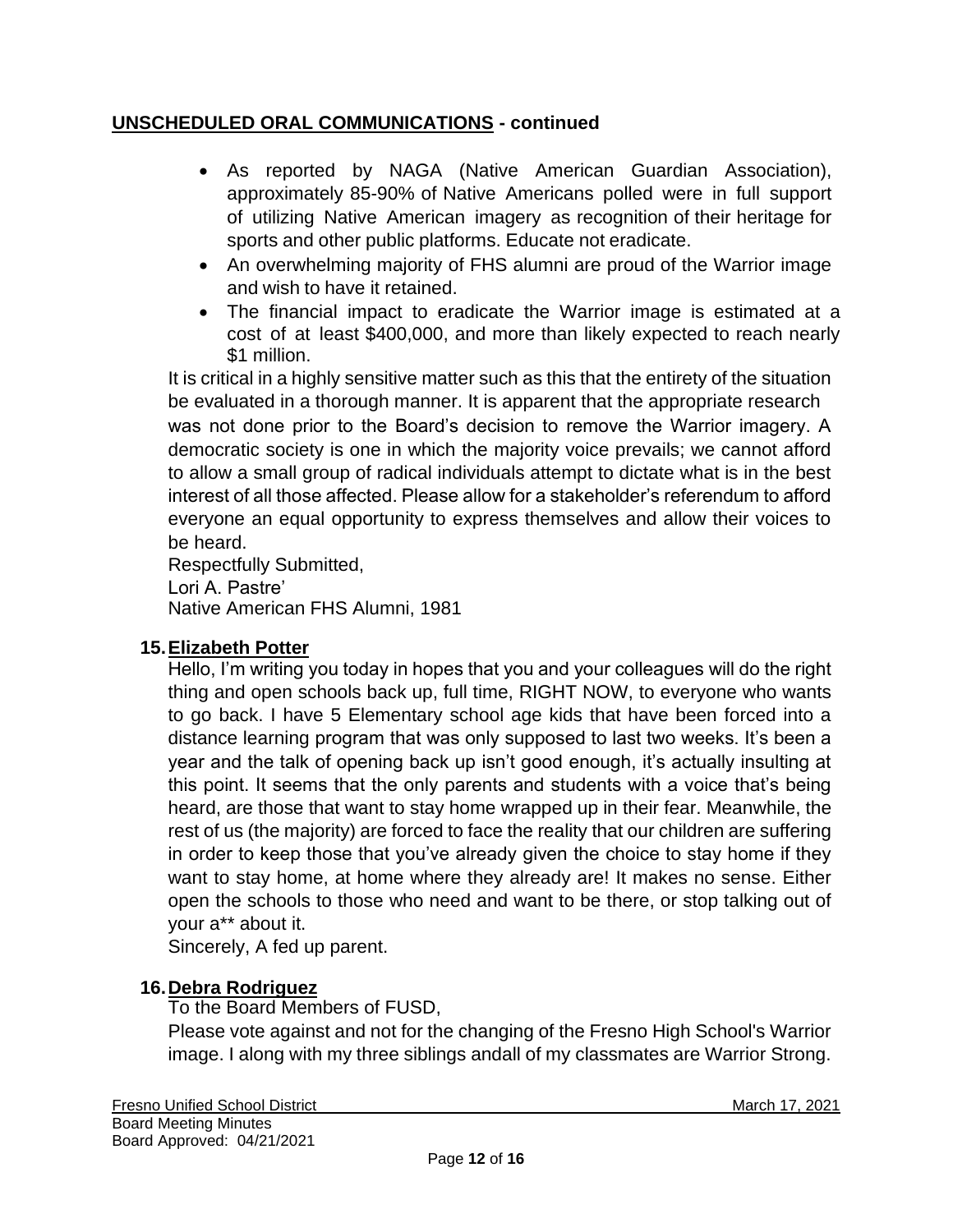I usually do not get involved and I usually stay silent, but this is too important for me to keep silent about. A lot of my warrior classmates still gather around the front of Fresno High every Saturday morning, rain or shine. We all embrace being a Warrior.

The image is an image of a strong proud Warrior. There is no prejudice or discrimination attached to it. Only those that are trying to get you to change it are the ones that are causing trouble.

Please do not waste any more tax dollars on this. I am and will always be a proud Fresno High Warrior. Class of '79! Thanks for your time, Debbie Rodriguez

# **17.Cheri Perry**

I am the parent of 2 students that attend FUSD schools - 2nd grade & 7th grade. We have been told as parents by Superintendent Nelson that the FUSD School Board is our avenue to voice our concerns, questions, and to partner with the school district. Mr. Nelson has advised that he is "partnering" with parents by using feedback from the FUSD School Board to be our voice.

The FUSD School Board has had closed meetings for months. Parents have not been able to openly participate in school board meetings. Many parents, including myself, have reached out to the School Board and sent letters to asl questions, asked for you to advocate for parents and students to open schools, to and to ask to be provided the opportunity to share our concerns. Emails and voicemails are not an effective method for parents and students to communicate with the board. Please answer why you are not holding open board meetings and allowing parents to speak openly, as was previously available prior to the Governor shutting down our state last year. Parents and students are frustrated and tired of feeling unheard, marginalized, and having no one advocate on their behalf.

We are asking that you open school board meetings back up to public speaking so that parents and students may address the school board directly.

Thank you,

Cheri Perry

# **18.Patty Lawrence**

To the Board of FUSD

I am requesting that you do not get rid of our Warrior Image of FHS. I am an Alumni, and Proud to be a Warrior and the image to me is to HONOR and show RESPECT to the Native Americans. Their Heritage is extremely a major part of our California History, and we honor them with the Warrior Image. It was chosen for those reasons and is not offensive or derogatory in any way. There are more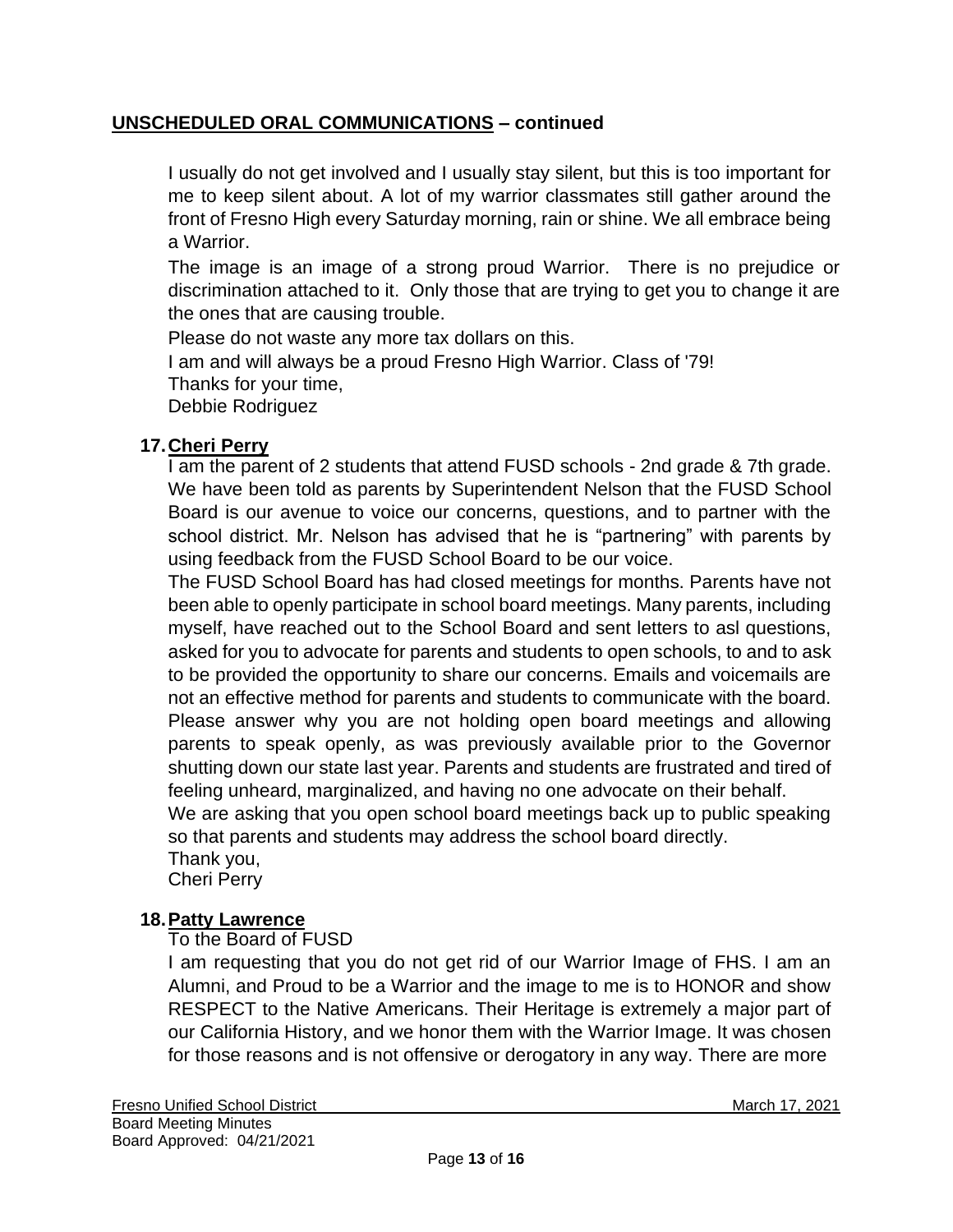issues to be resolved by getting the students back into school, so that they can socialize and get better learning instructions from their teachers. If private schools can have in person learning then public schools should get the same consideration. Leave our honored Warrior Image alone, for future generations. Patty Lawrence (Smith) PROUD FHS WARRIOR CLASS of 1976

# **19.Jennifer Paschal**

Is Fresno unified ready to adopt the 3 ft social distant guideline recently released by the CDC? I cannot understand how 2 days a week is sufficient in person education, especially when it's basically "zoom in a room" instruction. I have a kinder who has been in a cohort on Monday's which is now being canceled due to the fact that the teacher is not "volunteering" to teach the Monday cohort. Why is the inconsistent rules being allowed? How can teachers explaining traveling for leisure and not be forced to work from the classroom? This rollout of returning to the classroom is not only embarrassing it's unforgivable. I am a parent who is in favor of 100 perfect return to the classroom, also a parent who is in favor for the right to choose, please do right by our kids, this hypocrisy has gone on long enough.

-Jennifer Paschal Bullard Region

# **20.Shaun R. Ardemagni**

#### Dear Board,

I write to you to request that the subject of the removal of the Warrior mascot be brought back to the table for further discussion. I find it very disheartening that the Board voted to remove our beloved mascot based, seemingly, on one man's outspoken protest, a man who did not even attend Fresno High School and cannot possibly know what it means to the alumni who did attend, and consider ourselves Warriors by our individual and collective experiences as Fresno High School students.

Please take the time necessary to reconsider your decision. Sincerely, Shaun R. Ardemagni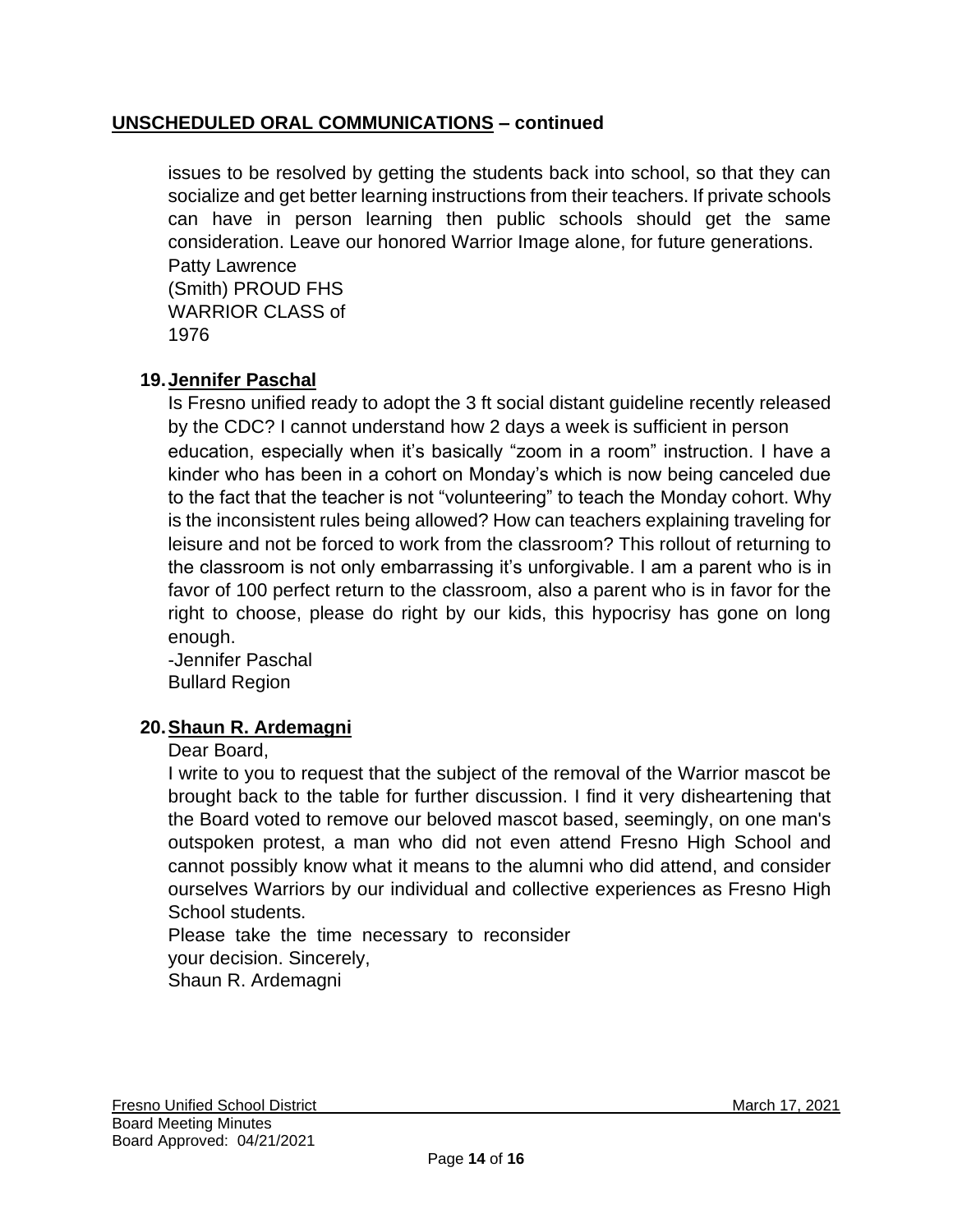# **21.Mike Markarian**

Dear FUSD,

I am extremely concerned with the amount of money you are now stating it will take to change the Fresno High Warrior at Fresno High.

I was concerned when I saw you were being petitioned but since you stated there would be no

fiscal change I didn't get overly concerned.

Now I've seen articles saying \$400,00.00! This needs to be rescinded. I would have come forward to fight this had I been advised up front of the costs.

Rescind this ridiculous tax payer spending now! This is total fraud to lie to me and others to get your way!

Regards,

Mike Markarian

# **22.James Tuck**

Board Members,

We have come to realize that every single person that ever attended FHS has been unjustly treated by your rash and unreasonable decision to retire a proud Warrior image without any opportunity given to the Alumni.

You failed to give our side proper notification while allowing our opposition to interact with you freely and irresponsibly.

We are learning that nearly every endorsement used is fraudulent and the organizations that supported the petition are also made up of social justice warriors who right campaign letters for multiple cancel culture groups daily.

Why did you not verify any of this? Mr Nelson is nothing more than a political activists as we will prove if we need to.

Please rescind your vote now,

Thank you, James Tuck 1981

# **B. CONFERENCE/DISCUSSION AGENDA**

# **B-15, PRESENT and DISCUSS the 2021/22 Strategic Budget Development**

The Board of Education has discussed the Governor's proposed Budget and the potential impacts on Fresno Unified, as well as the strategic budget development process, at the following Board of Education meetings: January 20, 2021, February 17, 2021, February 03, 2021, March 10, 2021. On March 17, 2021, staff and the Board continued budget development discussions.